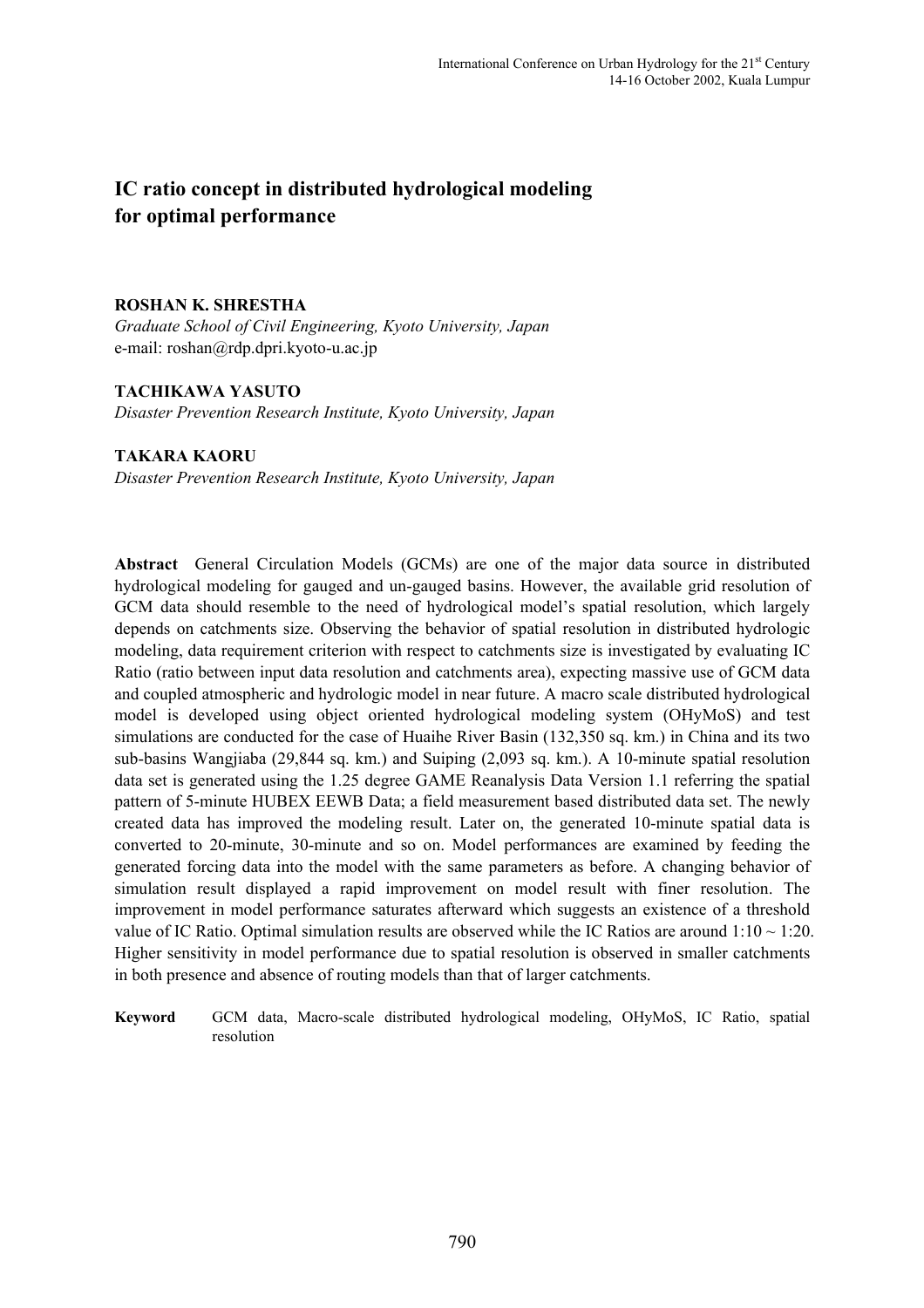#### **INTRODUCTION**

Hydrological models are evolved to get better understanding of surface runoff generated from complex watersheds. Several surface runoff models, which broadly can be classified as either Lumped-conceptual model or Distributed physically-based model, have already been tested and applied for this purpose. The lumped conceptual models are repeatedly proved unable to handle the spatial variability. Distributed models are developed, with a hope to obtain solution to the problems of lumped model, to represent the variability in physical watershed characteristics.

It is noticed that for many of the problem areas the need for the distributed models reflects a demand for predictive capability on the effects of man-induced impacts (Refsgaard & Abott, 1996) such as massive land-use changes, global warming effects and effects caused by natural reasons such as heavy rainfalls and droughts due to climatic fluctuations. The distributed models' strength to assess the effects of spatially variable impacts on hydrologic responses has made it an essential tool to analyze the hydrologic behavior of watershed with increased accuracy.

However, to use a distributed models is complicated by the need to establish a suitable spatial scale to be used in characterizing watershed conditions such as topography, drainage density, degree of soil saturation and rainfall properties or in a broad sense the input information to the model. The challenge in applying distributed models to large watersheds is to determine a scale at which spatial variability can be neglected, with average characteristics of a given area providing sufficient information for accurate modeling of basin runoff generation (Molnar, 2000). Probably this is one major reason to make distributed models not so popular in practical application.

Development of hydrological simulations for gauged and un-gauged basins frequently uses meteorological data inputs retrieved from global climatic scenario, which are provided by General Circulation Model (GCM). Unfortunately, the structure of GCMs is such that their space resolution is often too coarse and not adequate (Burlando, 2002) to describe variability in hydrologic processes components at the basin scale. Large efforts to produce finer resolution GCM data with greater accuracy have increased the possibility of extensive use of GCM data in distributed hydrologic models.

The available grid resolution of GCM data should resemble to the need of hydrological model's spatial resolution. Some criteria are necessary to determine a scale at which spatial variability can be ignored for a given area providing sufficient information with average characteristic of the area with respect to catchments size for accurate modeling of surface runoff generation. Shrestha et al. (2002) found that the results of distributed hydrological models are better while an IC Ratio (ratio between input data resolution and catchments area) is more than 1:10, which may serve as a criterion to evaluate suitable input data resolution.

This paper will illustrate the IC Ratio concept in distributed hydrological modeling by examining the model performance with different forcing data resolutions. Applying a macro scale distributed hydrological model, which uses the object oriented hydrological modeling system (OHyMoS) (Takasao et al., 1996), the study is conducted for three-basins in China, namely Huaihe River Basin  $(132,350 \text{ km}^2)$ , Wangjiaba (29,844 km<sup>2</sup>) and Suiping (2,093 km<sup>2</sup>).

#### **BACKGROUND**

Macro scale hydrological modeling is often practiced for a large river basin. An object oriented hydrological modeling system - OHyMoS (Takasao et al., 1996, Ichikawa et al., 2000) has eased a lot of tasks associated with the modeling procedure of water movement in a grid based analysis. For example, basin partitioning, hydrological process modeling for a sub-basin, linking sub-basin models together to make a total runoff model, processing channel network linkages to incorporate river flow routing, etc. involve a lot of heavy tasks, which now has been arranged in an automatic procedure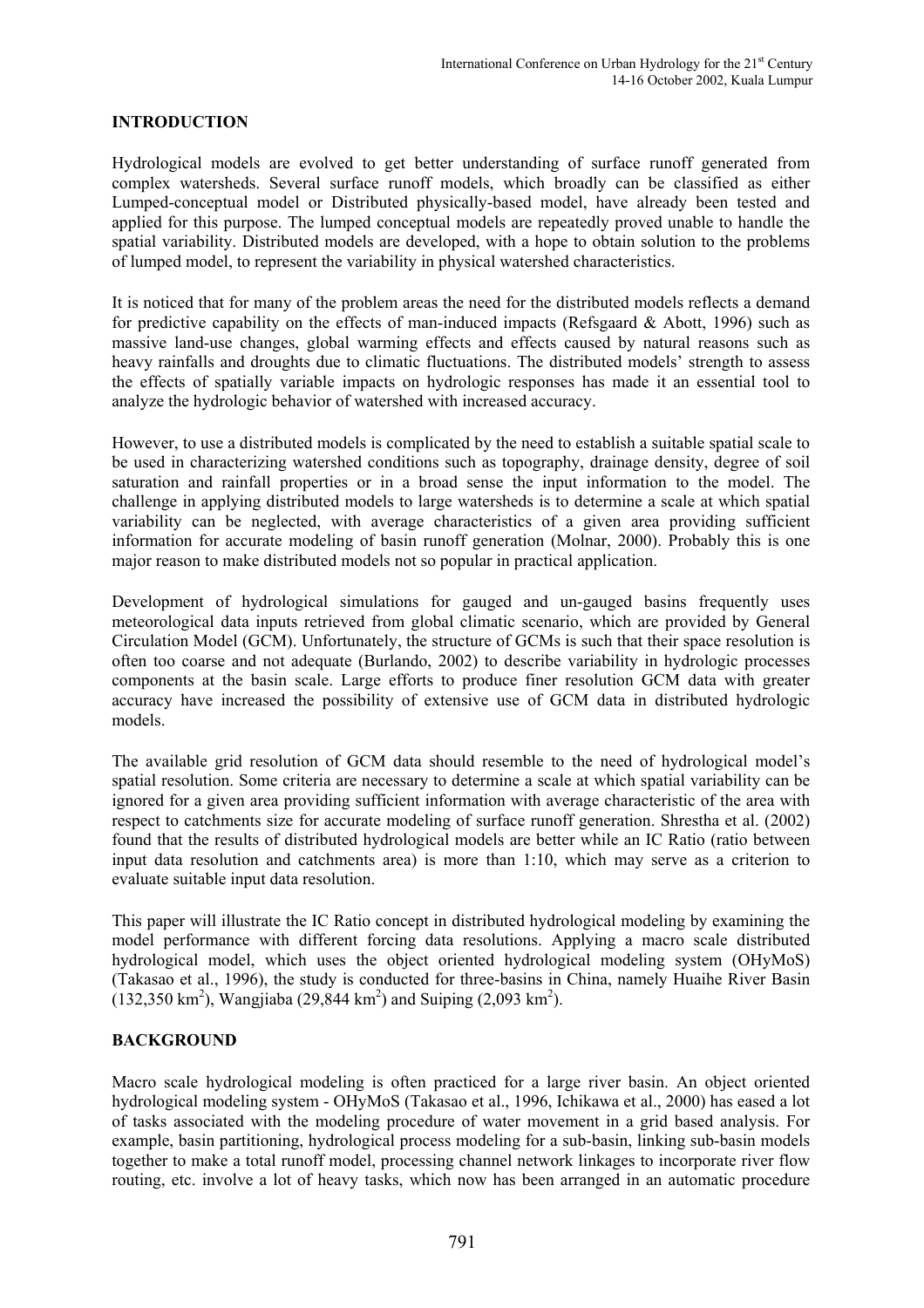(Tachikawa et al., 2000). In this system a watershed basin is subdivided into grid boxes according to a grid system of a meso-scale atmospheric model outputs.

The model consists of a runoff process model based on Xinanjiang model and Lumped stream kinematic-wave flow route model for each grid cells to constitute an element model. These element models are interconnected by data sending ports and data receiving ports defined as per the river network arrangement to construct the total simulation process. The model parameters are calibrated on the basis of field observation records inside Shigan River Basin, a sub-basin inside Huiahe River Basin, which is assumed to include the representative geomorphology of entire basin.

Using the grid precipitation and grid actual evapo-transpiration data obtained from the HUBEX-IOP EEWB data (termed EEWB data here after), a 5 minute spatial resolution data created in DPRI, Kyoto University (Tanaka et al 1999), discharges are successfully simulated (Tachikawa et al 2000). Using 2-dimensional forecast data of GAME Reanalysis (Version 1.1) with 1.25 degree resolution (termed GAME data here after), produced by Japan Meteorological Agency using 4 DDA-system including the GAME special observation off-line radio-sonde dataset, the discharges are successfully simulated again and observed that the simulation result with GAME data is better than EEWB data for large basin and just opposite for smaller basins (Shrestha et al., 2002). Magnitude errors in EEWB data are assumed as one of the reasons behind the large basin simulation error. Coarser resolution of GAME data is assumed as one of the reasons behind the smaller basin simulation error. Thus it has demanded some additional and closer investigations.

## **METHODS AND DATA**

In this study, a finest resolution of 10 minute data is created by preserving the spatial pattern of EEWB data and magnitude of GAME data. EEWB data is created using interpolations of the ground observation points by considering both distance and direction of each observation station for precipitation field. It uses the simple bio-sphere with urban canopy (SIBUC) model to obtain the evapo-transpiration data field.

The reason behind following the spatial pattern of EEWB data is that it is created basically on the basis of ground observations. The EEWB data, with finest resolution among the available data until now, is therefore assumed to represent the spatial pattern better than any other data. On the other hand, GAME data is coarse and produced by an atmospheric model, which has given better simulation results in previous analyses, therefore its magnitude is assumed to be nearer to the actual data. The following two approaches are tested in the process of generating the 10 minute test data.

1. Multiplicative approach:

This approach generates 10-minute disaggregated grid data by multiplying a factor based on the ratio between the original data and mean data. Thus the new data set is represented as:

$$
P_4 = P_1 * \frac{P_2}{P_3}
$$

Where  $P_4$  = GAME 10-minute

 $P_1$  = GAME 1.25-degree

 $P_2$  = EEWB 10-minute

 $P_3$  = average of EEWB 10-minute

The resolution of  $P_1$  and  $P_3$  are maintained same. If  $P_3$  data field is zero, the  $P_4$  value is simply assigned  $P_1$  value of corresponding grid to avoid the chance of infinity error.

# 2. Arithmetic approach

This approach simply adds or reduces the value from the averaged GAME 1.25-degree data on the basis of differences between the EEWB 10 minute data and its averaged figure. Thus the new data set is represented as: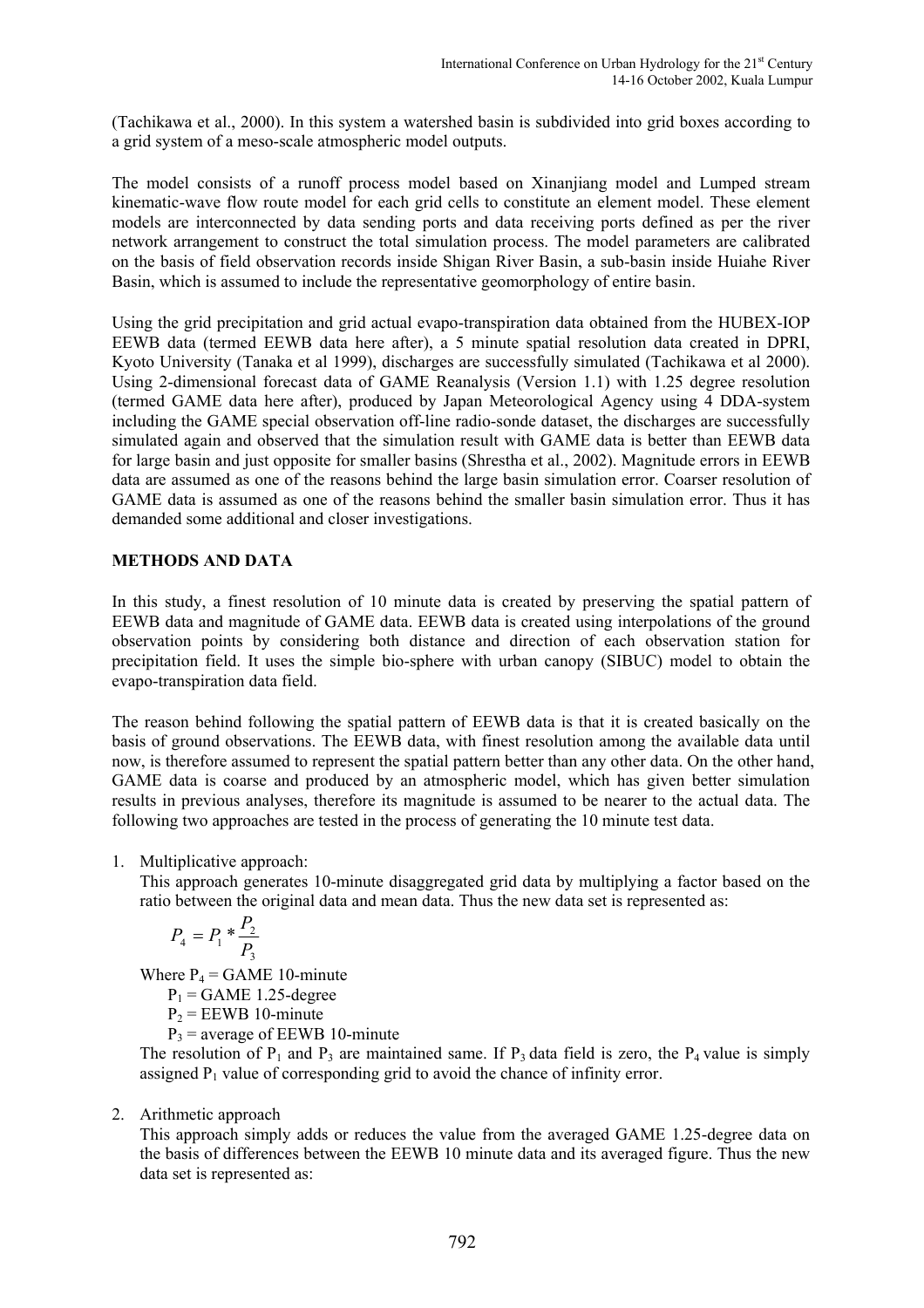$$
P_4 = P_1 + P_2 - P_3
$$

Here  $P_1$ ,  $P_2$ ,  $P_3$  and  $P_4$  represent the values as before. Sometimes,  $P_4$  values may appear negative, which is forced to make zero. Thus, the accumulated value frequently appears to be higher than the original. A factor of ratio between the new accumulated value and original value is multiplied to all the data for maintaining the total input as same as that of the original data.

The arithmetic approach is found to yield better results for all test basins. Hence this approach is adopted to create the new experimental 10-minute data, which is used then to create 20-minute, 30 minute data and so on by passing an averaging window of  $(2 \times 2)$ ,  $(3 \times 3)$  and so on up to 150minutes (2.5-degrees) respectively.

To see the effects of routing model in the simulation result, especially while the forcing data resolution differs, the experiment is conducted with and without routing model separately.

## **RESULTS AND DISCUSSION**

Simulation results with experimental data are found better than either of original data. They are compared against the observed discharge. The model performances are evaluated by using several indexes. The indexes used here to compare the hydrographs are Pearson's Moment Correlation Coefficients (PMC coeff.), Nash-Sutcliff's index of efficiency (NSI coeff.), Index of Agreement (IOA), Covariance, Root mean square error (RMSE), Mean bias, Volume error (VER), Unbalance, Peak flow error (QER), Peak time error (TER), Maximum difference at the same time (Max diff), Average absolute error (AAE) and Average absolute error within  $+/$ - 2 hour interval (AAE  $+/$ - 2hr). Indications about the model's performance with these indexes often coincide with very few exceptions. Therefore, some of the index parameters only mentioned in the discussions ahead. Some result hydrographs and the tabulated results are presented here.

#### Modeling without routing model

The simulation results without routing model do not display a good match at first look in all the cases except the result in Suiping with 10 minute-data (see fig.1). Mostly, the results are similar to the finding of Tachikawa et al. (2002) - too bad without routing model. Distributed hydrologic modeling without routing model should therefore not be practiced either in larger watersheds or with coarser resolution data. Routing model has significant influence in larger basins and with coarser data resolution. The results are too bad, so that it is doubtful to perform the comparisons between the performances; therefore, the attempt to evaluate the spatial resolution issues without routing model are abandoned then.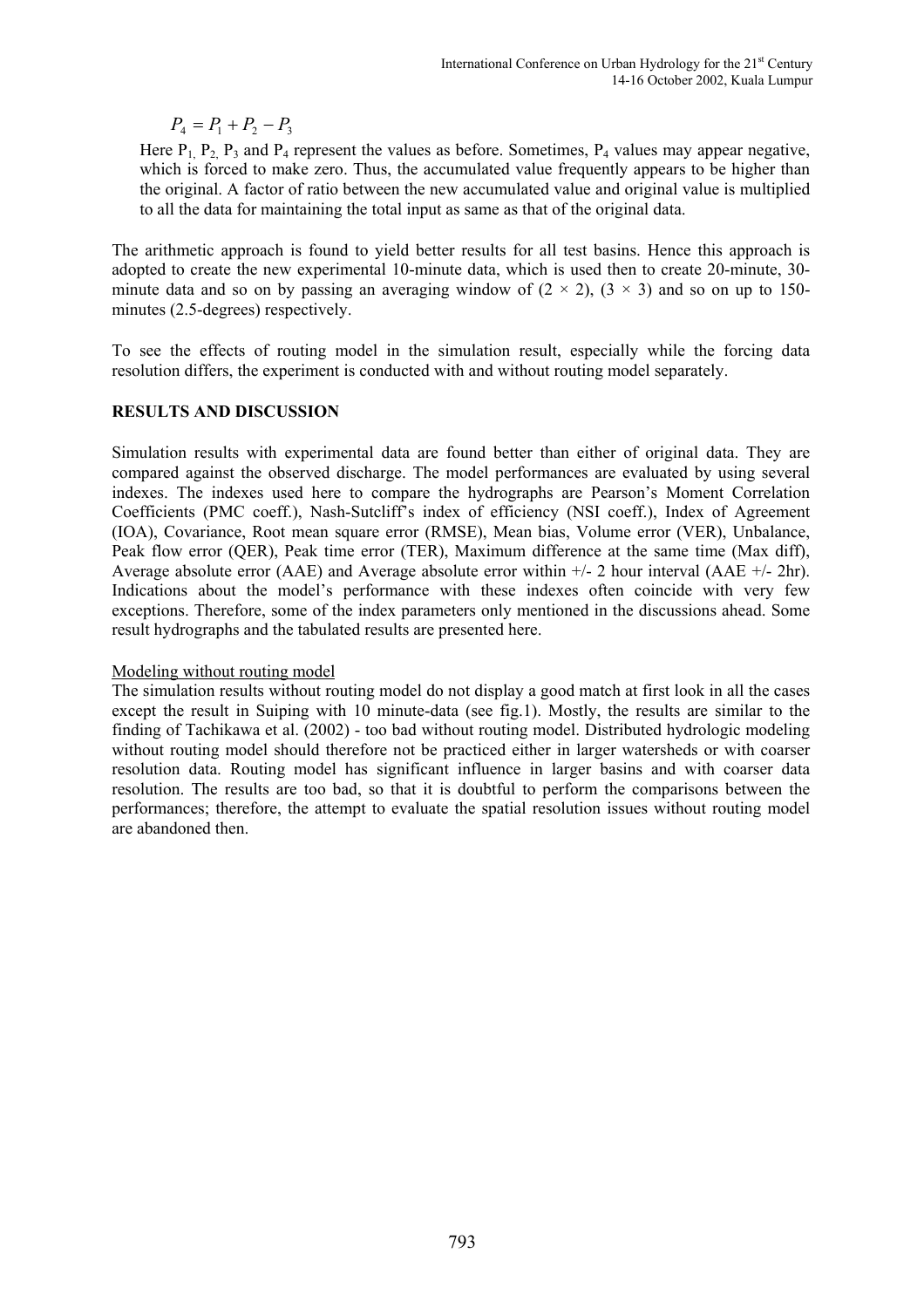

**Figure1: The Hydrographs without routing model: Simulated vs. Observed**.

# Modeling with routing model

Inclusion of routing model yields good results in the simulation. The model performances are better and comparable against the observed discharge. Distinct changes in hydrograph are clearly visible at different spatial resolution data input. This change indicates the influence of the spatial resolution with a clear sign of worse simulation result at coarser input data resolution. A worth noting point is that the coarser resolution data applied here for simulation is nothing more than the spatially averaged value from the same finer resolution data, which just smoothens the spatial variability at a coarser scale. The total accumulated values are kept constant in all the analysis.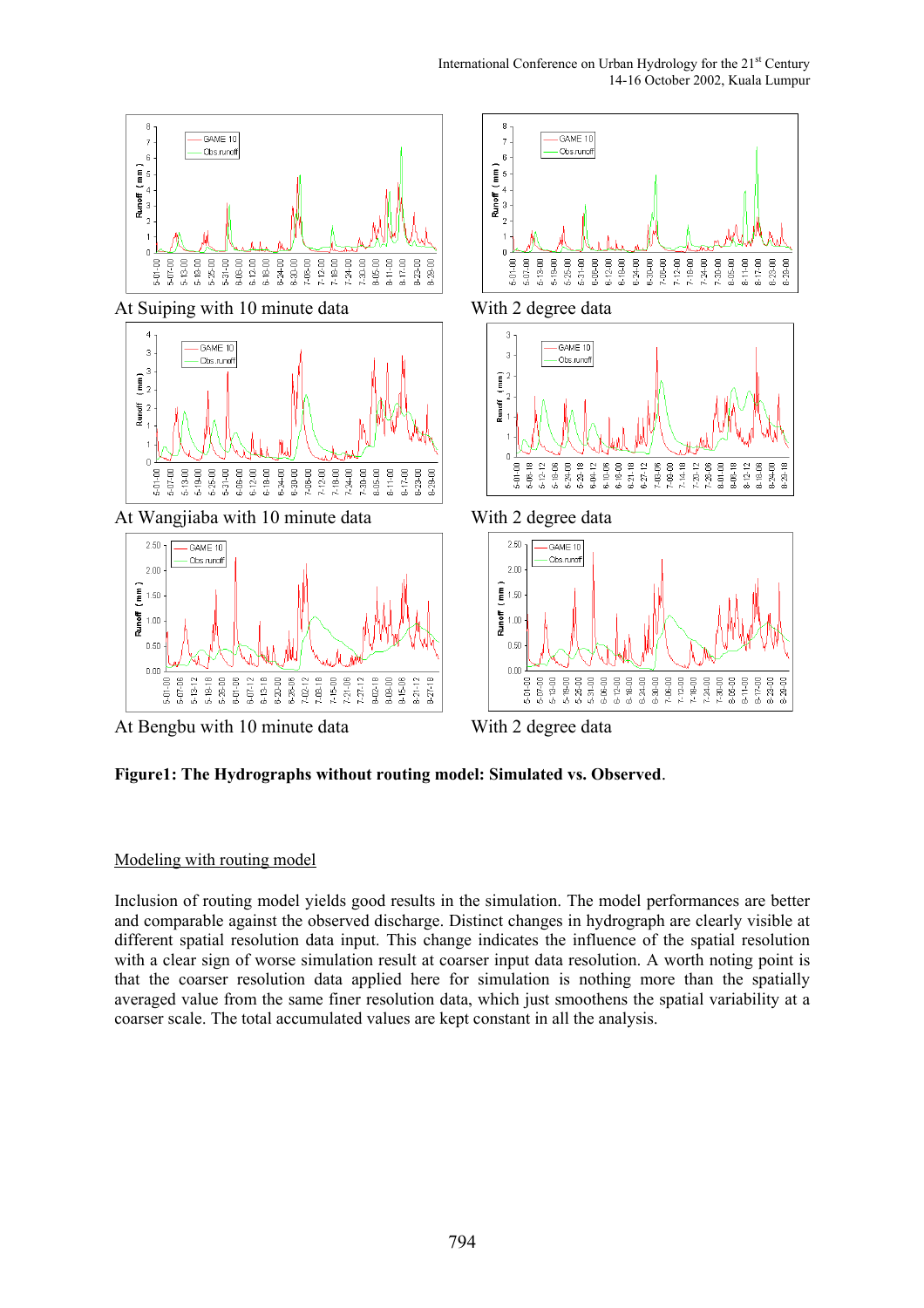

Comparison of hydrograph & water budget at Suiping with 10 minute and 2.0 degree data



Comparison of hydrograph & water budget at Wanjiaba with 10 minute and 2.5 degree data



Comparison of hydrograph & water budget at Bengbu with 10 minute and 2.5 degree data

# **Figure 2. The Hydrographs with routing model: Simulated vs. Observed.**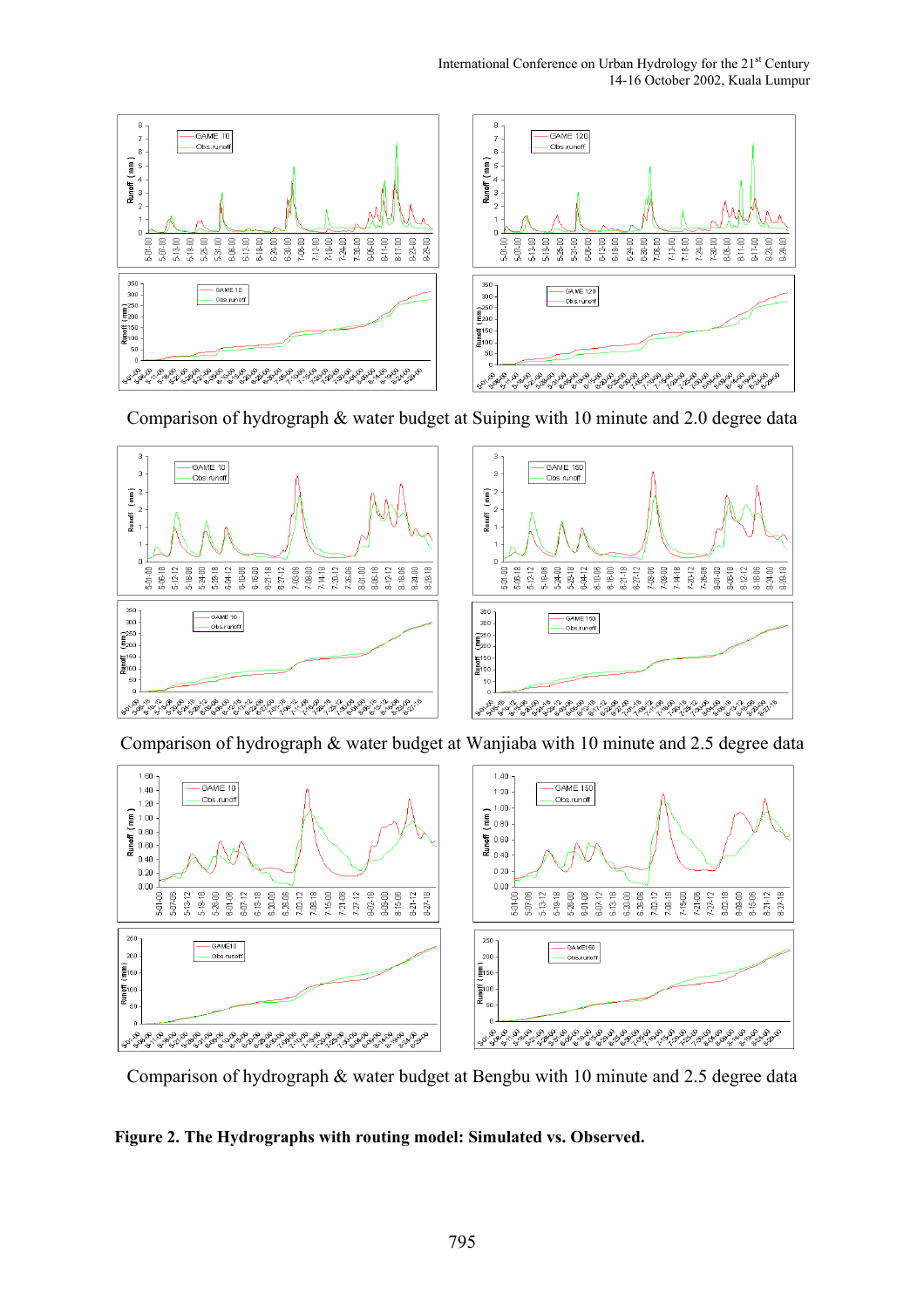Slight differences in the water budget, which are not detectable in graph scale, are observed. This should be due to the nonlinear soil-water interaction phenomenon of Xinanjiang model based runoff element process.

#### IC-Ratio and the results:

With the coarser resolution forcing data, one obtains poor model performance in the simulation result than that with the finer resolution. This result is obvious; in addition, it is expected to obtain variable model performances once the test basins are different. The constitutive relations for different flow processes that are function of the detailed geometry of flow pathways in different catchments are difficult to compare (Beven, 2002). Some indexes for example average slope, flow lengths, watershed relief etc. exist to represent the catchments features but they may not be compatible to test against forcing data resolutions. The concept of ratio between the input grid resolution and catchments size, termed as IC-Ratio (Shrestha et al 2001) may be generally useful index for investigating the phenomenon observed due to effects of resolution changes.

The finest resolution in this experiment is 10 minute spatial distance (approximately 13.5 km). The input data for Suiping basin ( $2093 \text{ km}^2$ ) varies from 10 minute to 2 degree resolution. Therefore the IC-Ratio value ranges from 1:11.77 to 1:0.08. Model performances are consistently better at 1:11.77 (called higher IC-Ratio values here) than near the ranges of 1:0.08 (lower IC-Ratio). Higher IC-Ratio corresponds to finer resolution and lower IC-Ratio corresponds to coarser resolution of input as catchments size remains constant.



**Figure 3. The model performances of Suiping, Wangjiaba, and Bengbu at different IC Ratios**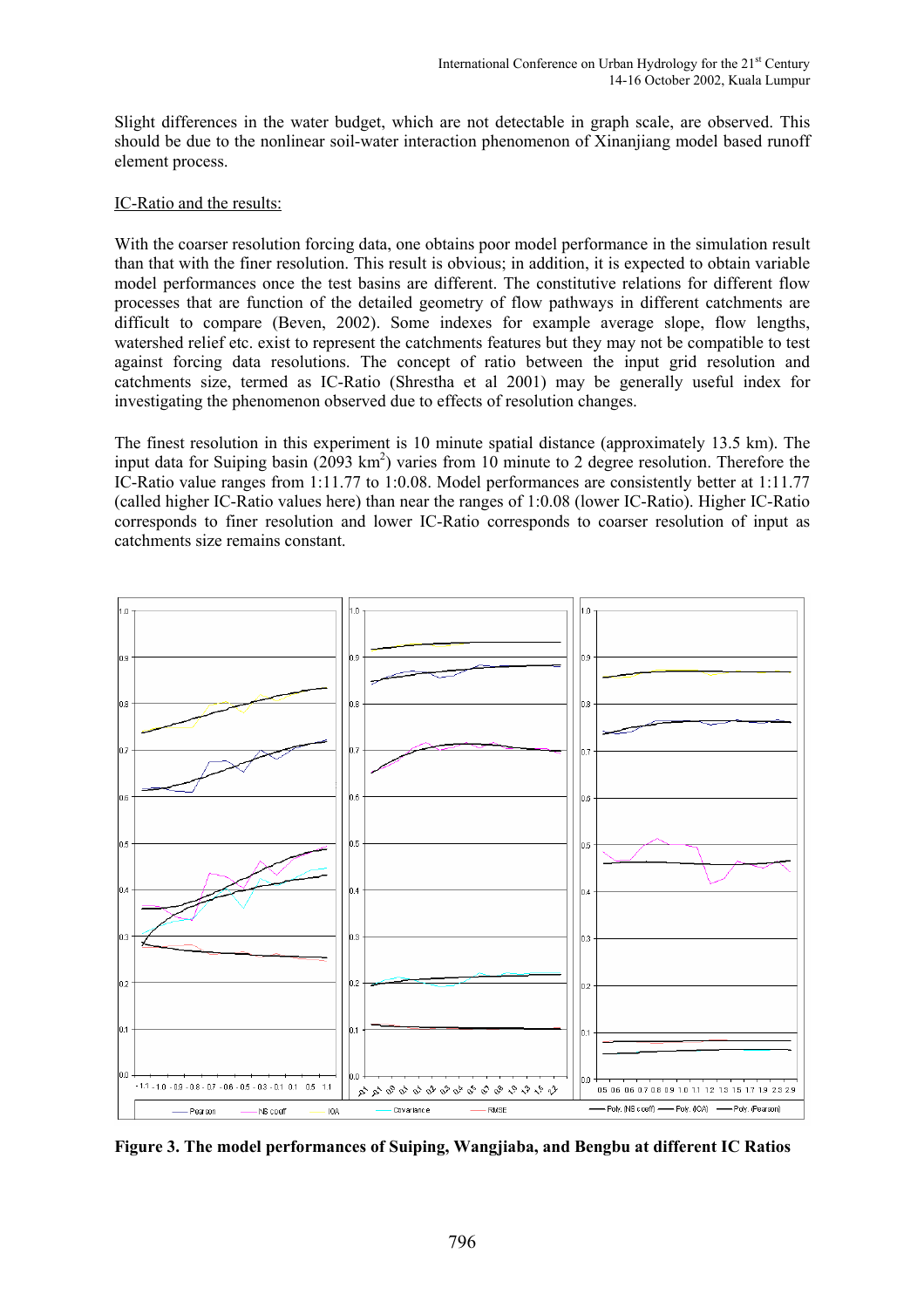The IC-Ratio values for Wangjiaba basin (29844 km<sup>2</sup>) and Bengbu basin (132350 km<sup>2</sup>) vary from 1:167.8 to 1:0.75 and 1:744.5 to 1:3.3 respectively. Model performances are better while IC-Ratio values are higher in both these cases also.

The trend of change in model performance from the graphs presented (see fig.3) clearly shows that the smaller basin has higher sensitivity in response to the forcing data resolutions. The rate of change in performance is higher in Wanjiaba than that in Bengbu. Similarly, the rate of change in performance is higher in Suiping than that in Wangjiaba. This indicates that the resolution issues need more attention for the smaller basins than the larger ones. This indication seems quite natural because, in larger basins, the larger heterogeneous parts may be represented as homogenous parts than in smaller basins.

| <b>IC Ratio</b><br>(1:X) |   | <b>PMC</b><br>coeff | <b>NSI</b><br>coeff | <b>IOA</b> | Cova-<br>riance | <b>RMSE</b> | Mean<br><b>Bias</b> | Ver      | Un-<br>bal | QER     | <b>TER</b>     | Max<br>diff | AAE  | AAE<br>+/-<br>2hr |
|--------------------------|---|---------------------|---------------------|------------|-----------------|-------------|---------------------|----------|------------|---------|----------------|-------------|------|-------------------|
| 0.08                     | S | 0.62                | 0.37                | 0.74       | 0.31            | 0.28        | $-0.0135$           | $-14.31$ | 39.78      | $-61.6$ | $-5$           | 4.99        | 0.92 | 0.67              |
| 0.10                     | S | 0.62                | 0.36                | 0.75       | 0.32            | 0.28        | $-0.0137$           | $-14.59$ | 40.56      | $-54.1$ | 3              | 4.52        | 1.02 | 0.73              |
| 0.12                     | S | 0.61                | 0.34                | 0.75       | 0.33            | 0.28        | $-0.0143$           | $-15.16$ | 42.13      | $-51.9$ | $-5$           | 4.50        | 1.06 | 0.76              |
| 0.15                     | S | 0.61                | 0.33                | 0.75       | 0.34            | 0.28        | $-0.0140$           | $-14.82$ | 41.21      | $-50.6$ | $-5$           | 4.49        | 1.07 | 0.77              |
| 0.18                     | S | 0.67                | 0.44                | 0.80       | 0.38            | 0.26        | $-0.0135$           | $-14.33$ | 39.85      | $-53.2$ | 8              | 4.43        | 0.89 | 0.62              |
| 0.24                     | S | 0.68                | 0.43                | 0.80       | 0.40            | 0.26        | $-0.0120$           | $-12.78$ | 35.52      | $-46.3$ | 3              | 4.38        | 0.76 | 0.53              |
| 0.33                     | S | 0.65                | 0.40                | 0.78       | 0.36            | 0.27        | $-0.0138$           | $-14.68$ | 40.82      | $-56.5$ | 3              | 4.51        | 0.96 | 0.68              |
| 0.47                     | S | 0.70                | 0.46                | 0.82       | 0.42            | 0.25        | $-0.0136$           | $-14.41$ | 40.06      | $-44.6$ | 8              | 4.03        | 0.82 | 0.56              |
| 0.74                     | S | 0.68                | 0.43                | 0.81       | 0.41            | 0.26        | $-0.0126$           | $-13.33$ | 37.07      | $-45.6$ | 3              | 4.31        | 0.77 | 0.53              |
| 0.75                     | W | 0.84                | 0.65                | 0.91       | 0.20            | 0.11        | 0.0006              | 0.56     | $-1.65$    | 37.5    | 3              | 0.99        | 0.40 | 0.31              |
| 0.86                     | W | 0.86                | 0.66                | 0.92       | 0.21            | 0.11        | $-0.0009$           | $-0.92$  | 2.69       | 38.8    | 3              | 1.01        | 0.39 | 0.30              |
| 0.99                     | W | 0.86                | 0.68                | 0.92       | 0.21            | 0.11        | $-0.0017$           | $-1.71$  | 5.03       | 35.1    | 3              | 1.05        | 0.39 | 0.30              |
| 1.17                     | W | 0.87                | 0.70                | 0.93       | 0.21            | 0.10        | $-0.0019$           | $-1.94$  | 5.71       | 28.1    | 2              | 0.92        | 0.40 | 0.31              |
| 1.31                     | S | 0.70                | 0.47                | 0.82       | 0.42            | 0.25        | $-0.0135$           | $-14.35$ | 39.89      | $-45.4$ | 3              | 4.01        | 0.83 | 0.57              |
| 1.39                     | W | 0.87                | 0.72                | 0.93       | 0.20            | 0.10        | $-0.0012$           | $-1.21$  | 3.57       | 21.4    | $\overline{c}$ | 0.89        | 0.39 | 0.31              |
| 1.68                     | W | 0.86                | 0.70                | 0.92       | 0.19            | 0.10        | $-0.0008$           | $-0.78$  | 2.30       | 22.5    | 3              | 0.88        | 0.40 | 0.31              |
| 2.07                     | W | 0.86                | 0.71                | 0.92       | 0.19            | 0.10        | 0.0000              | 0.03     | $-0.09$    | 28.1    | 3              | 0.87        | 0.39 | 0.31              |
| 2.62                     | W | 0.87                | 0.72                | 0.93       | 0.21            | 0.10        | $-0.0004$           | $-0.36$  | 1.07       | 30.2    | 3              | 0.92        | 0.39 | 0.31              |
| 2.94                     | S | 0.71                | 0.48                | 0.83       | 0.44            | 0.25        | $-0.0132$           | $-14.00$ | 38.92      | $-41.8$ | 3              | 3.84        | 0.79 | 0.53              |
| 3.31                     | B | 0.74                | 0.49                | 0.86       | 0.06            | 0.08        | 0.0018              | 2.35     | $-5.30$    | 8.1     | 3              | 0.51        | 0.54 | 0.48              |
| 3.43                     | W | 0.88                | 0.70                | 0.93       | 0.22            | 0.10        | $-0.0026$           | $-2.60$  | 7.65       | 31.6    | 3              | 1.00        | 0.39 | 0.30              |
| 3.80                     | B | 0.74                | 0.47                | 0.86       | 0.05            | 0.08        | 0.0018              | 2.33     | $-5.24$    | 6.9     | $\overline{c}$ | 0.55        | 0.54 | 0.49              |
| 4.41                     | B | 0.74                | 0.47                | 0.86       | 0.06            | 0.08        | 0.0017              | 2.22     | $-5.01$    | 7.0     | 2              | 0.53        | 0.54 | 0.48              |
| 4.66                     | W | 0.88                | 0.72                | 0.93       | 0.21            | 0.10        | $-0.0015$           | $-1.47$  | 4.32       | 30.7    | 3              | 0.97        | 0.39 | 0.30              |
| 5.17                     | B | 0.75                | 0.50                | 0.87       | 0.06            | 0.08        | 0.0013              | 1.71     | $-3.84$    | 10.9    | 2              | 0.47        | 0.54 | 0.49              |
| 6.15                     | B | 0.77                | 0.51                | 0.87       | 0.06            | 0.08        | 0.0019              | 2.54     | $-5.71$    | 14.2    | 2              | 0.44        | 0.53 | 0.48              |
| 6.71                     | W | 0.88                | 0.70                | 0.93       | 0.22            | 0.10        | $-0.0020$           | $-2.00$  | 5.87       | 30.7    | 4              | 1.03        | 0.38 | 0.29              |
| 7.44                     | B | 0.77                | 0.50                | 0.87       | 0.06            | 0.08        | 0.0005              | 0.72     | $-1.61$    | 16.9    | 3              | 0.44        | 0.54 | 0.49              |
| 9.19                     | В | 0.77                | 0.50                | 0.87       | 0.06            | 0.08        | 0.0003              | 0.42     | $-0.94$    | 17.6    | 3              | 0.44        | 0.54 | 0.49              |
| 10.49                    | W | 0.88                | 0.70                | 0.93       | 0.22            | 0.10        | $-0.0012$           | $-1.21$  | 3.56       | 32.5    | 4              | 1.05        | 0.38 | 0.29              |
| 11.63                    | B | 0.76                | 0.50                | 0.87       | 0.06            | 0.08        | $-0.0002$           | $-0.24$  | 0.55       | 18.9    | 3              | 0.44        | 0.55 | 0.50              |
| 11.77                    | S | 0.72                | 0.49                | 0.84       | 0.45            | 0.25        | $-0.0125$           | $-13.23$ | 36.78      | $-40.7$ | 3              | 3.79        | 0.76 | 0.51              |
| 15.19                    | B | 0.76                | 0.42                | 0.86       | 0.06            | 0.08        | $-0.0032$           | $-4.25$  | 9.58       | 26.2    | 4              | 0.49        | 0.58 | 0.52              |
| 18.65                    | W | 0.88                | 0.70                | 0.93       | 0.22            | 0.10        | $-0.0017$           | $-1.67$  | 4.90       | 30.6    | 4              | 1.02        | 0.38 | 0.29              |
| 20.68                    | B | 0.76                | 0.43                | 0.87       | 0.06            | 0.08        | $-0.0032$           | $-4.25$  | 9.57       | 29.9    | 4              | 0.47        | 0.58 | 0.52              |
| 29.78                    | B | 0.77                | 0.47                | 0.87       | 0.06            | 0.08        | $-0.0008$           | $-1.03$  | 2.32       | 28.8    | 4              | 0.43        | 0.56 | 0.50              |
| 41.97                    | W | 0.88                | 0.70                | 0.93       | 0.22            | 0.10        | $-0.0020$           | $-2.00$  | 5.87       | 30.7    | 4              | 1.03        | 0.38 | 0.29              |
| 46.53                    | B | 0.76                | 0.46                | 0.87       | 0.06            | 0.08        | $-0.0009$           | $-1.22$  | 2.74       | 27.7    | 4              | 0.44        | 0.56 | 0.50              |
| 82.72                    | B | 0.76                | 0.45                | 0.87       | 0.06            | 0.08        | $-0.0011$           | $-1.46$  | 3.30       | 27.6    | 4              | 0.44        | 0.56 | 0.50              |
| 167.87                   | W | 0.88                | 0.69                | 0.93       | 0.22            | 0.11        | $-0.0023$           | $-2.28$  | 6.71       | 31.0    | 4              | 1.05        | 0.38 | 0.29              |
| 186.12                   | B | 0.77                | 0.47                | 0.87       | 0.06            | 0.08        | $-0.0008$           | $-1.03$  | 2.32       | 28.8    | 4              | 0.43        | 0.56 | 0.50              |
| 744.47                   | B | 0.76                | 0.44                | 0.87       | 0.06            | 0.08        | $-0.0015$           | $-1.98$  | 4.46       | 29.5    | 5              | 0.44        | 0.56 | 0.51              |

**Table 1: A summary of model performance indexes values for all the basins**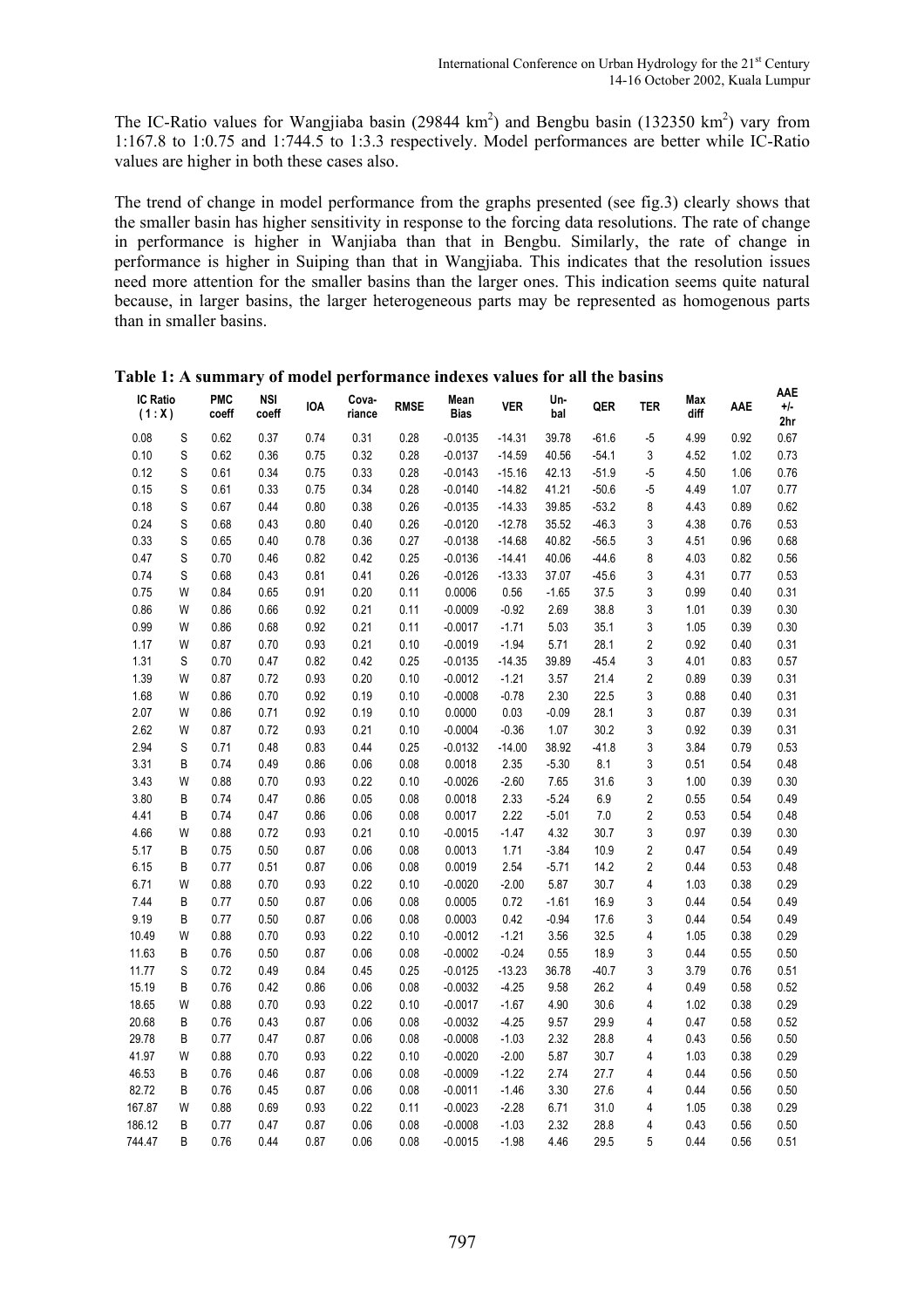## Optimal performance and IC Ratio

The obtained results unanimously argue that the model's performance depends upon forcing data resolution. However, demanding very high resolution data is not a solution in response to this phenomenon. Minimum data, minimum parameter and minimum calculating load to obtain best simulation results make the distributed hydrological model easier and popular to apply elsewhere.

Improvement rate of the model performance has a tendency to saturate at some points. The rate of improvement is higher while the IC Ratio is lesser than 1:10. When the IC Ratio values reach higher than the 1:20, the improvement rates of the model performances are not much significant. This behavior is believed to follow the trend line of S-shape curve with its point of inflection near to 1:10 (Shrestha et al., 2002).

Looking the trend of RMSE values, the errors are found to stay stable after the IC Ratio 1: 20 or near this value. Similar behavior is displayed from the covariance between the observed and simulated discharges. Thus, on the basis of all these result, the optimal performance should lie within IC Ratio  $1:10 \sim 1:20$ .



**Figure 4. Model performance vs. IC Ratio** 

The IC Ratio figure (1:10  $\sim$  1:20) mentioned here in fact represents a marginal value of IC Ratio to obtain the simulation result at a satisfactory level. This mean, the simulation result with IC Ratio lower than  $1:10 \sim 1:20$  may not yield nice result. With higher IC Ratio values for example 1:100, the result will always come better but, at the cost of high resolution data and calculation. The interesting part is that, slight improvements are expected in the results even with the decision of choosing high resolution data such as 1:100 or 1:200.

In an un-gauged basin, where hydrologists need to start work from beginning, a lot of unknowns are expected to encounter at an attempt of distributed hydrological modeling. Heavy tasks involve in defining the model parameters, modeling scales, data acquisitions, etc. Probably in such case, the idea of IC Ratio may be very useful to set up model framework at early stage.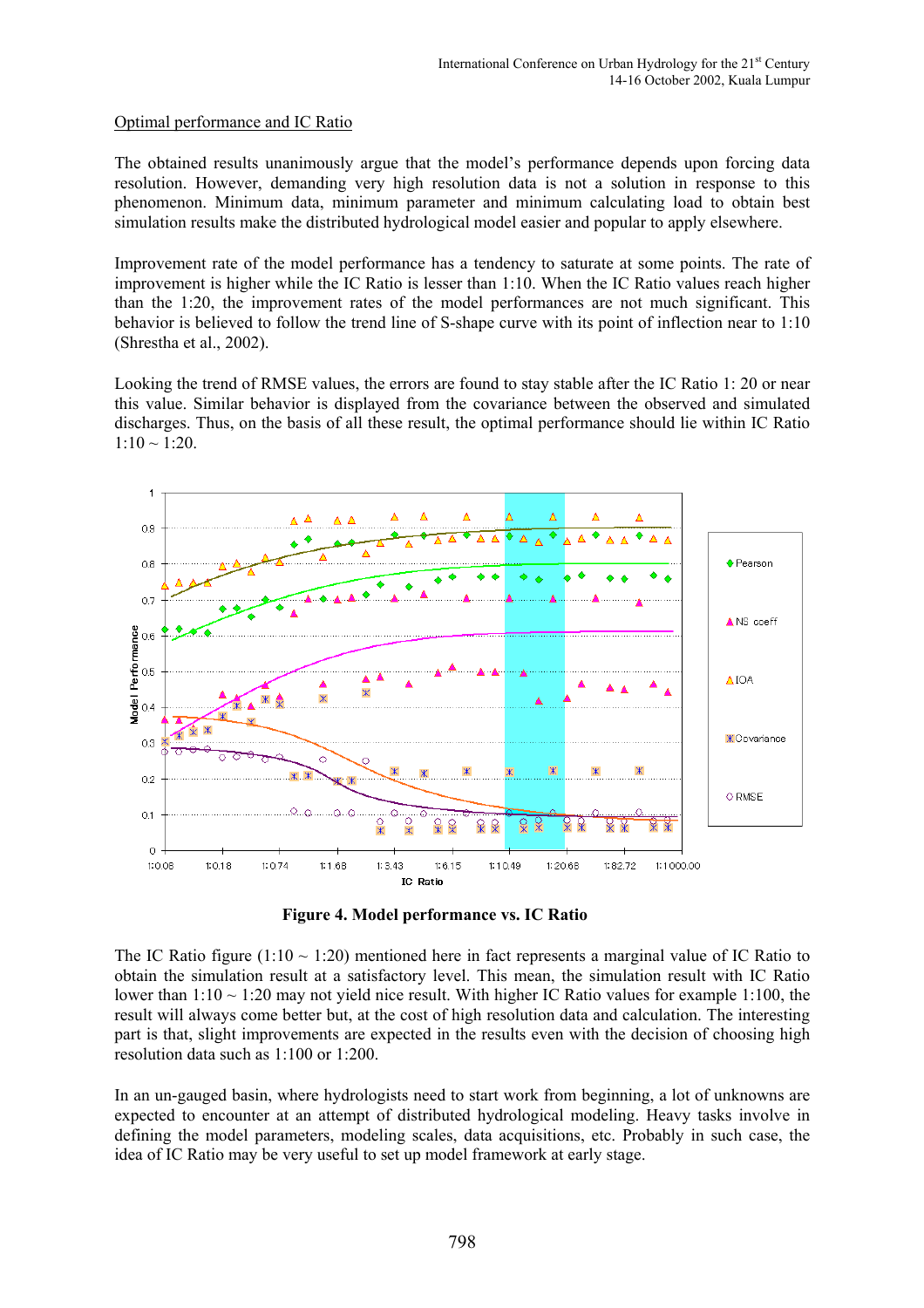# **CONCLUSION**

In distributed hydrological modeling, the model's performance is believed to be better than the lumped-conceptual type of modeling. This greatly depends upon the quality of modeling, which refers to the quality of modeling technique, model parameters and input data. Talking about the input data, its quality is associated with accuracy and resolution issues. The ratio of input data resolution and catchments area, called as IC-Ratio, can be an index to evaluate the suitability of data resolution in distributed hydrological modeling.

In this experiment, 3 catchments, ranging from small  $(2,093 \text{ km}^2)$  to large  $(132,350 \text{ km}^2)$  size, have been taken to study the data resolution effects in the discharge simulation results. Smaller catchments are found more sensitive than the larger catchments indicating that, the resolution issues need more attention for the smaller basins than the larger one.

The simulation results deteriorate sharply when the IC Ratio is kept lower than 1:10. The improvement rate in model performance is small after increasing the IC Ratio values higher than 1:20. A marginal IC Ratio value of  $1:10 \sim 1:20$  seems to be appropriate to obtain optimum performance in the results of distributed hydrological modeling viewing the need of efforts to process the high resolution data.

## **REFERENCE:**

Beven, K. (2002), "Towards an alternative blueprint for a physically based digitally simulated hydrologic response modelling system", Hydrol. Process. 16, pp. 189–206.

Burlando P. and Rosso R. (2002), "Effects of transient climate change on basin hydrology", Hydrological Processes. 16, 1151-1175.

[ftp://hydro.iis.u-tokyo.ac.jp/GAME/ GAIN/GAME-REANL/](ftp://hydro.iis.u-tokyo.ac.jp/GAME/GAIN/GAME-REANL/)

Ichikawa, Y., Shiiba, M., Tachikawa, Y. and Takara, K.(2000): "Object oriented hydrological modeling system", Hydro-Informatics CD-ROM, Cedar Rapids, Iowa.

Kozan, O., Tanaka, K. and Ikebuchi, S. (2001): "Estimation of Energy and Water Budget in the Huaihe River Basin, China", Game publication no. 28 pp. 32-35, 2001.

Molnar, D. K. and Julien, P.Y. (2000), "Grid-size effects on surface runoff modeling", J. of Hydrologic Engg. ASCE 5(1) pp.8-16

Refsgaard, J.C. and Abott, M. B. (1996), "The Role of Distributed Hydrological Modeling in Water Resources Management", Chapter 1, Distributed Hydrologic Modeling, Kluwer Academic Publishers.

Shiiba, M., Ichikawa, Y., Ikebuchi, S., Tachikawa, Y. and Takasao, T. (1996): "Scale-up of a runoff model using GIS and an object-oriented hydrological modeling system". Proc. of HydroGIS 96: Application of Geographic Information System in Hydrology and Water Resources Management, IAHS Publ. No. 235, pp. 63~70, 1996.

Shrestha, R., Tachikawa, Y. & Takara. K. (2002), "Effect of forcing data resolution in river discharge simulation", Annual Journal of Hydraulic Engineering, JSCE 46, pp. 139-144.